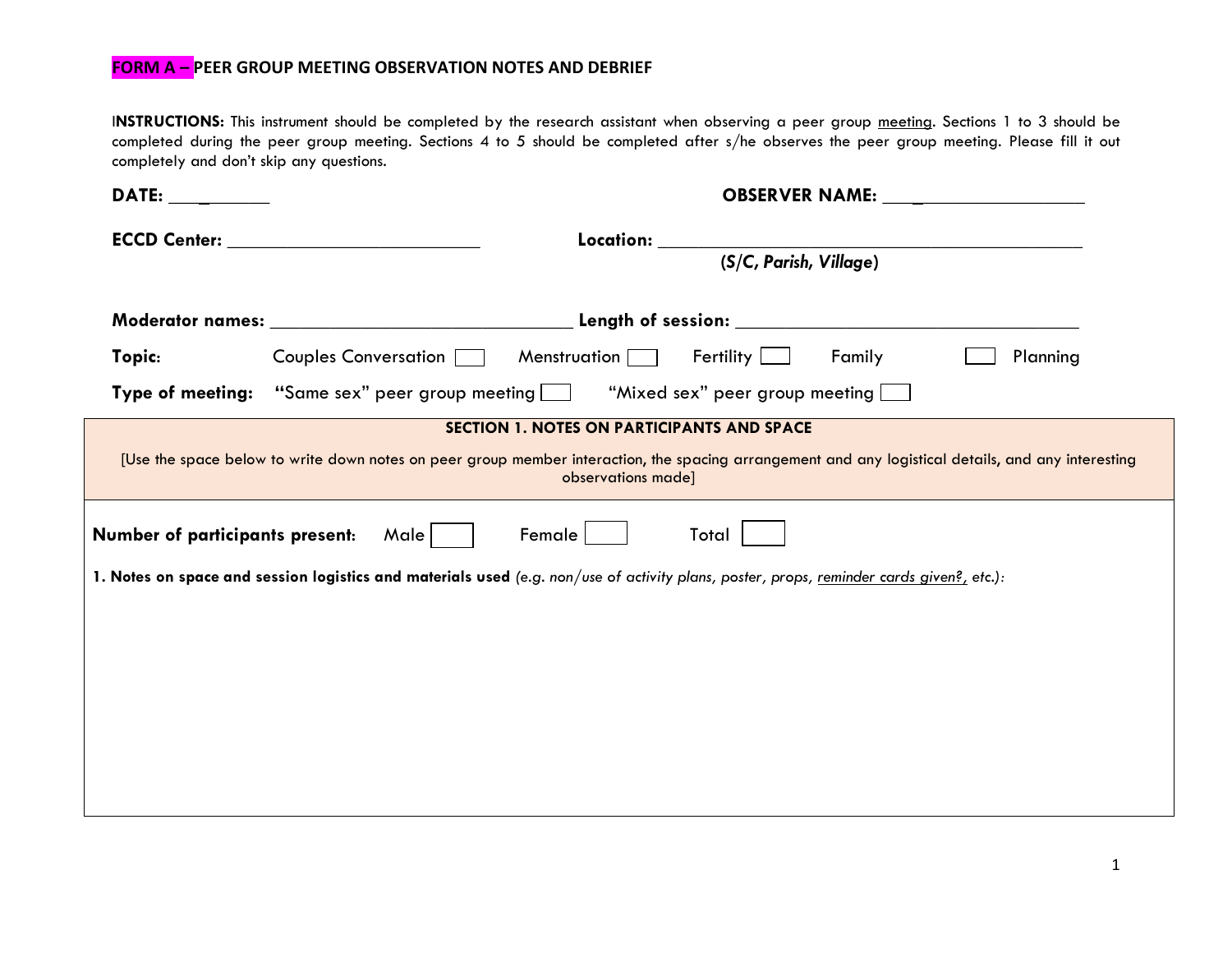**2. General environment, mood and interaction of peer group moderators and members** *(e.g. levels of participation for women vs. female, older vs. younger participants, lively? Dull? A lot of talking? No talking?):*

**3. Please write a general overview of the peer group meeting steps (following the flow of the activities)** *(how was the activity done? How did they follow the activity plan steps? Did participants volunteer?, etc):*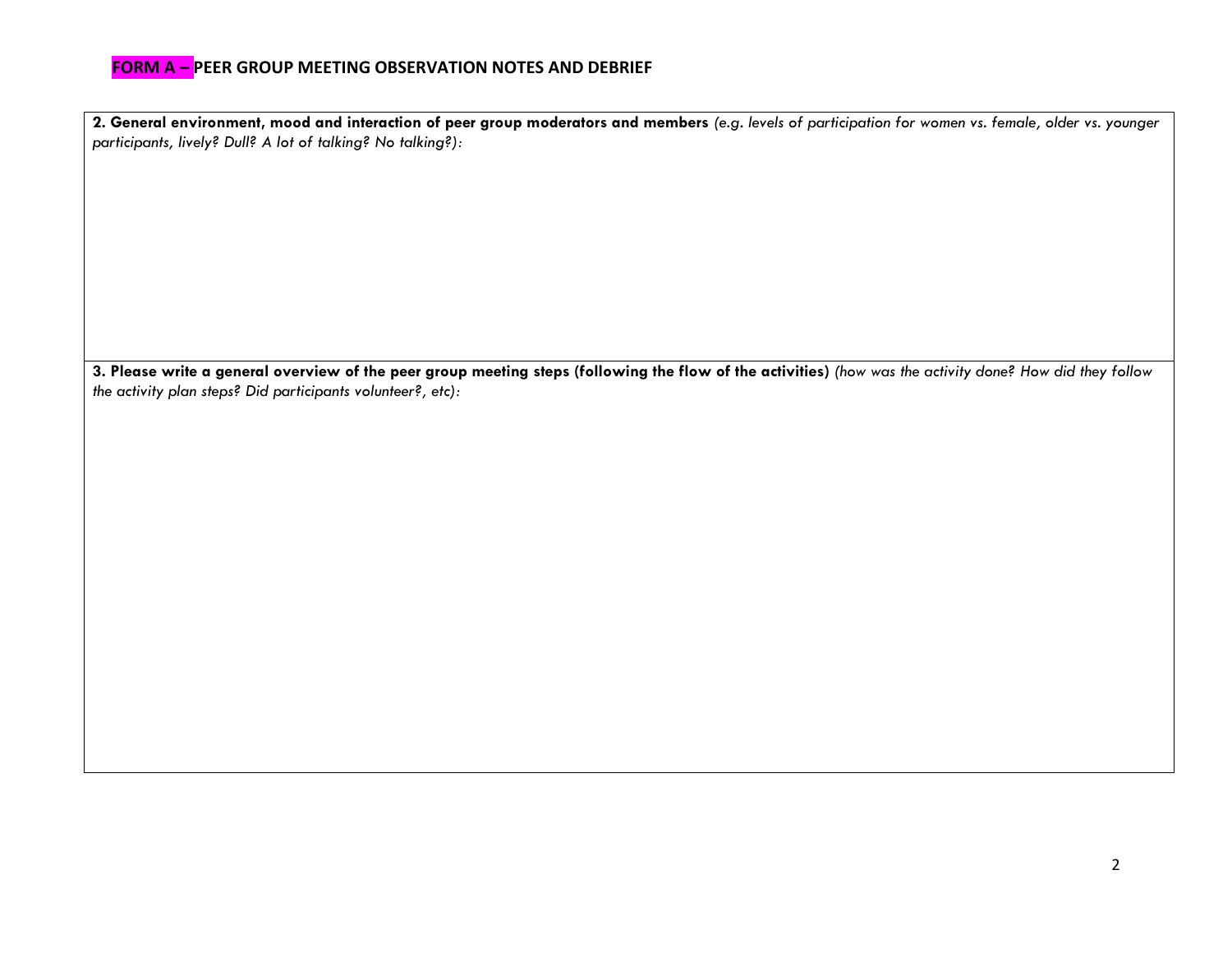| SECTION 2. NOTES ON ACTIVITIES AND MESSAGING<br>[Use the space below to write down notes on the different activities during the session. Record your observations and key points in the boxes provided according to the<br>different activities you list in the first column] |  |  |  |  |  |
|-------------------------------------------------------------------------------------------------------------------------------------------------------------------------------------------------------------------------------------------------------------------------------|--|--|--|--|--|
|                                                                                                                                                                                                                                                                               |  |  |  |  |  |
|                                                                                                                                                                                                                                                                               |  |  |  |  |  |
|                                                                                                                                                                                                                                                                               |  |  |  |  |  |
|                                                                                                                                                                                                                                                                               |  |  |  |  |  |
|                                                                                                                                                                                                                                                                               |  |  |  |  |  |
|                                                                                                                                                                                                                                                                               |  |  |  |  |  |
|                                                                                                                                                                                                                                                                               |  |  |  |  |  |
|                                                                                                                                                                                                                                                                               |  |  |  |  |  |
|                                                                                                                                                                                                                                                                               |  |  |  |  |  |
|                                                                                                                                                                                                                                                                               |  |  |  |  |  |
|                                                                                                                                                                                                                                                                               |  |  |  |  |  |
|                                                                                                                                                                                                                                                                               |  |  |  |  |  |
|                                                                                                                                                                                                                                                                               |  |  |  |  |  |
| Note any questions or comments raised by the peer group members during the session activities and how the moderator/s answered the questions:                                                                                                                                 |  |  |  |  |  |
|                                                                                                                                                                                                                                                                               |  |  |  |  |  |
|                                                                                                                                                                                                                                                                               |  |  |  |  |  |
|                                                                                                                                                                                                                                                                               |  |  |  |  |  |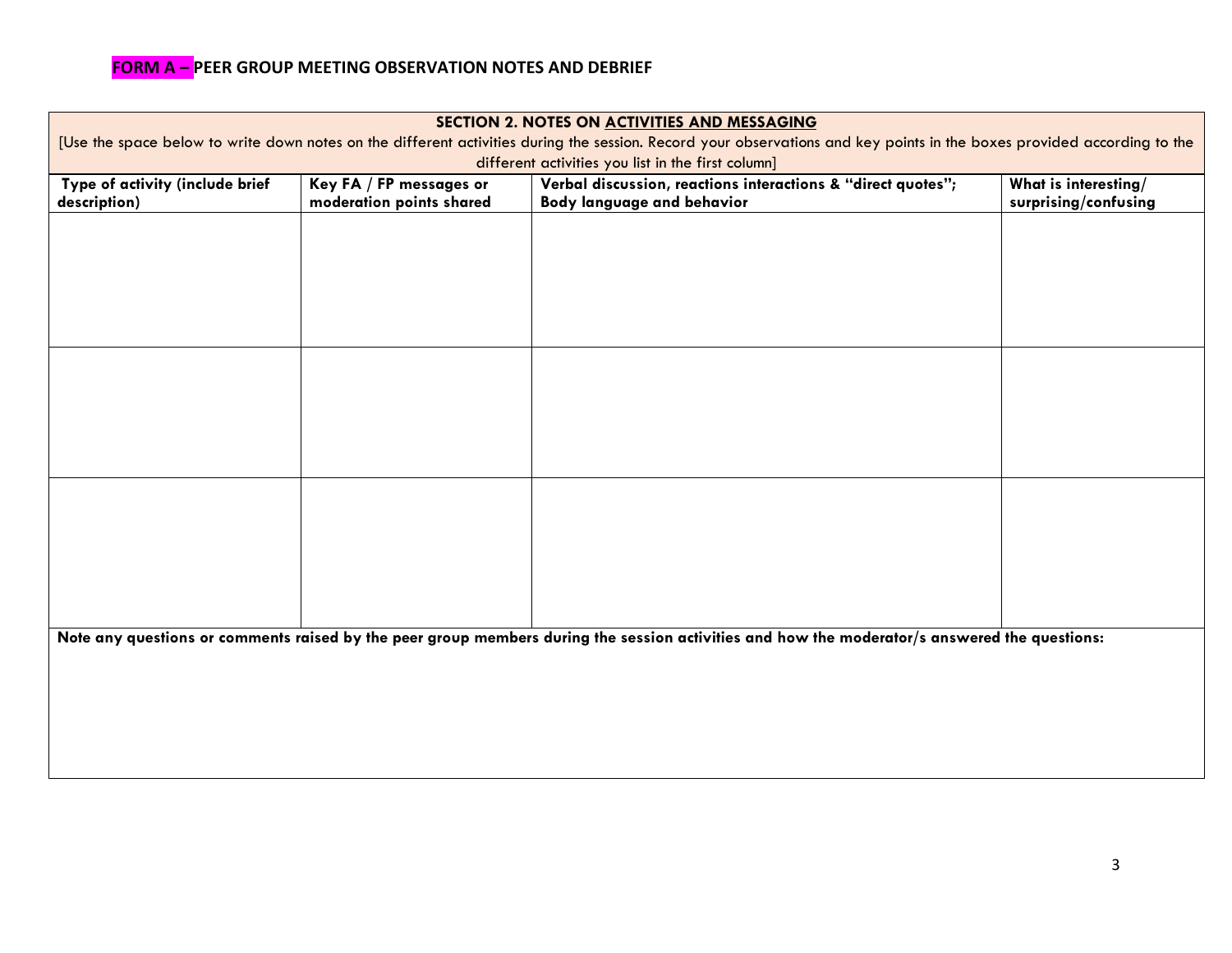I**NSTRUCTIONS:** *After the peer group meeting, ask both moderators to discuss how s/he felt about the session using below questions. Give both moderators the opportunity to discuss; note any differences in responses between the moderators. Write notes on the side if you notice differences in responses.*

| <b>SECTION 3: DEBRIEF WITH MODERATORS</b>                                                                                                                                                |                                                         |  |  |  |
|------------------------------------------------------------------------------------------------------------------------------------------------------------------------------------------|---------------------------------------------------------|--|--|--|
| <b>Item</b>                                                                                                                                                                              | <b>Response</b>                                         |  |  |  |
| 1. Overall, how do you think the session went?                                                                                                                                           | Very Good<br>Fair<br>Poorly                             |  |  |  |
| 2. How much time did you spend preparing<br>for this session?                                                                                                                            | (Hour, Minutes)                                         |  |  |  |
| 3. How prepared did you feel today<br>conducting this session?                                                                                                                           | Very prepared<br>Somewhat prepared<br>Not well prepared |  |  |  |
| 4. What kind of support, if at all, did you<br>receive from your CDO in preparation for this<br>session? Please explain.                                                                 |                                                         |  |  |  |
| 5. Were there any steps or parts of the<br>session that were confusing or hard to explain?<br>If yes, please explain.                                                                    |                                                         |  |  |  |
| 6. What do you think worked well during the<br>session?                                                                                                                                  |                                                         |  |  |  |
| 7. What do you think did not work so well<br>during the session?                                                                                                                         |                                                         |  |  |  |
| 9. Is there anything you would like to improve<br>for next time? If yes, please explain.                                                                                                 |                                                         |  |  |  |
| 10. Please use this space to note any<br>difference in answers or interactions between<br>the male and female moderators. You can also<br>use this space to note any other observations. |                                                         |  |  |  |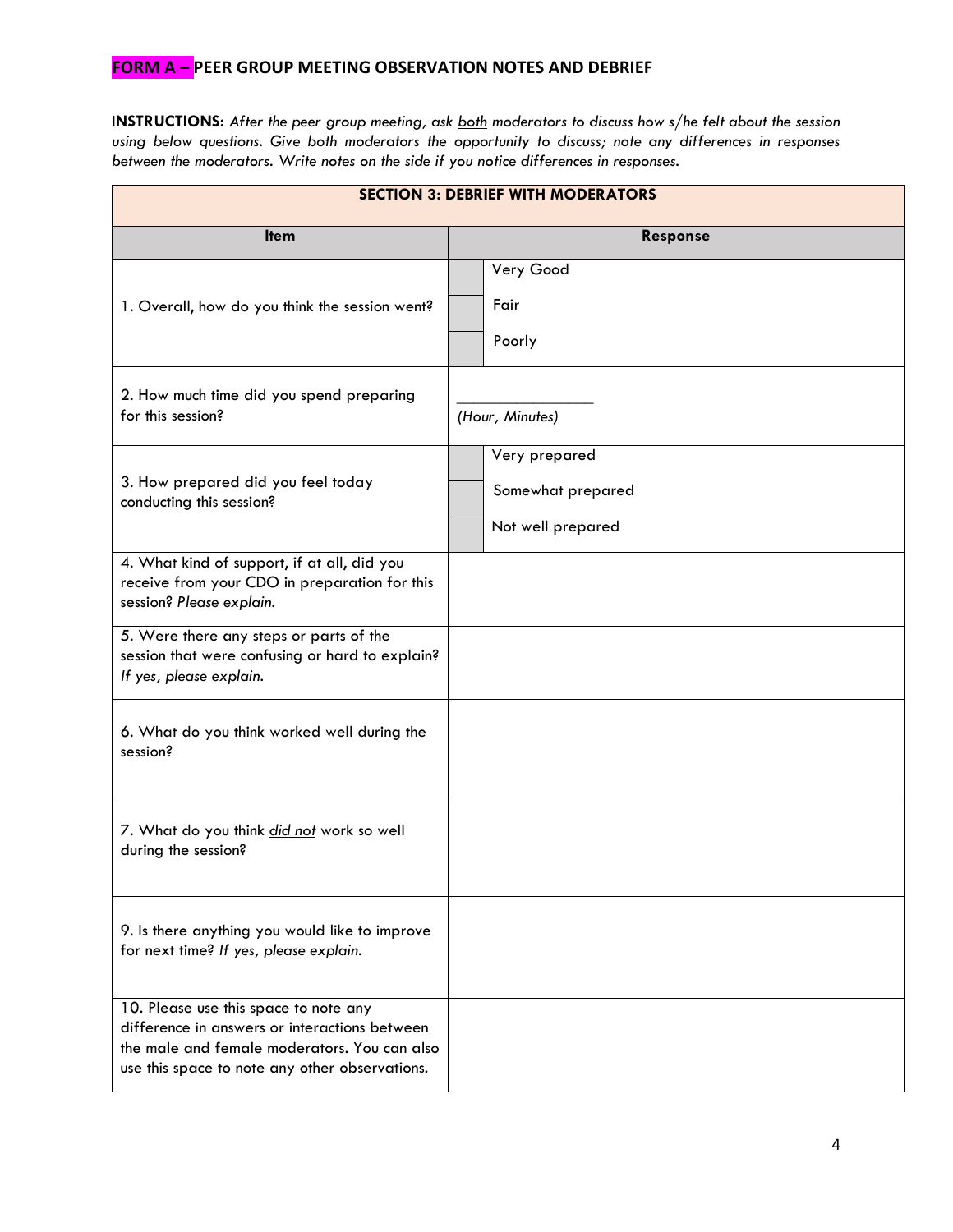I**NSTRUCTIONS:** *After the peer group meeting and moderator debrief, use the form below to write down your assessment of the message delivery and participation levels of the rehearsal.* 

| <b>SECTION 4: MESSAGE DELIVERY ASSESSMENT</b>                                                                                                                                                |  |                                                                             |  |  |
|----------------------------------------------------------------------------------------------------------------------------------------------------------------------------------------------|--|-----------------------------------------------------------------------------|--|--|
| [Check the grey box below to select an answer]                                                                                                                                               |  |                                                                             |  |  |
| <b>Item</b>                                                                                                                                                                                  |  | Response                                                                    |  |  |
| 1. Did the moderator/s follow the steps in the<br>activity plan for this meeting?                                                                                                            |  | Almost all of the time<br>Some of the time<br>Did not follow the guidelines |  |  |
| 2. Was there any incorrect information that the<br>moderator/s included?<br>Or any incorrect information that peer group<br>members shared that the moderator did not<br>correct or clarify? |  | Yes<br>No<br>If yes, please explain:                                        |  |  |
| 3. Were family planning invitation cards given<br>out to peer group members?                                                                                                                 |  | Yes<br>No<br>If yes, approximately how many?:                               |  |  |
| 4. Did Peer Group members ask any questions<br>that the Moderator/s was not able to answer?<br>What were these questions? How did the<br>moderator/s respond?                                |  | Yes<br>No<br>If yes, please explain:                                        |  |  |
| 5. Overall, how would you rate the<br>moderator/s' ability to facilitate the peer<br>group meeting?                                                                                          |  | Very good<br>Fair<br>Poor<br>Please explain:                                |  |  |